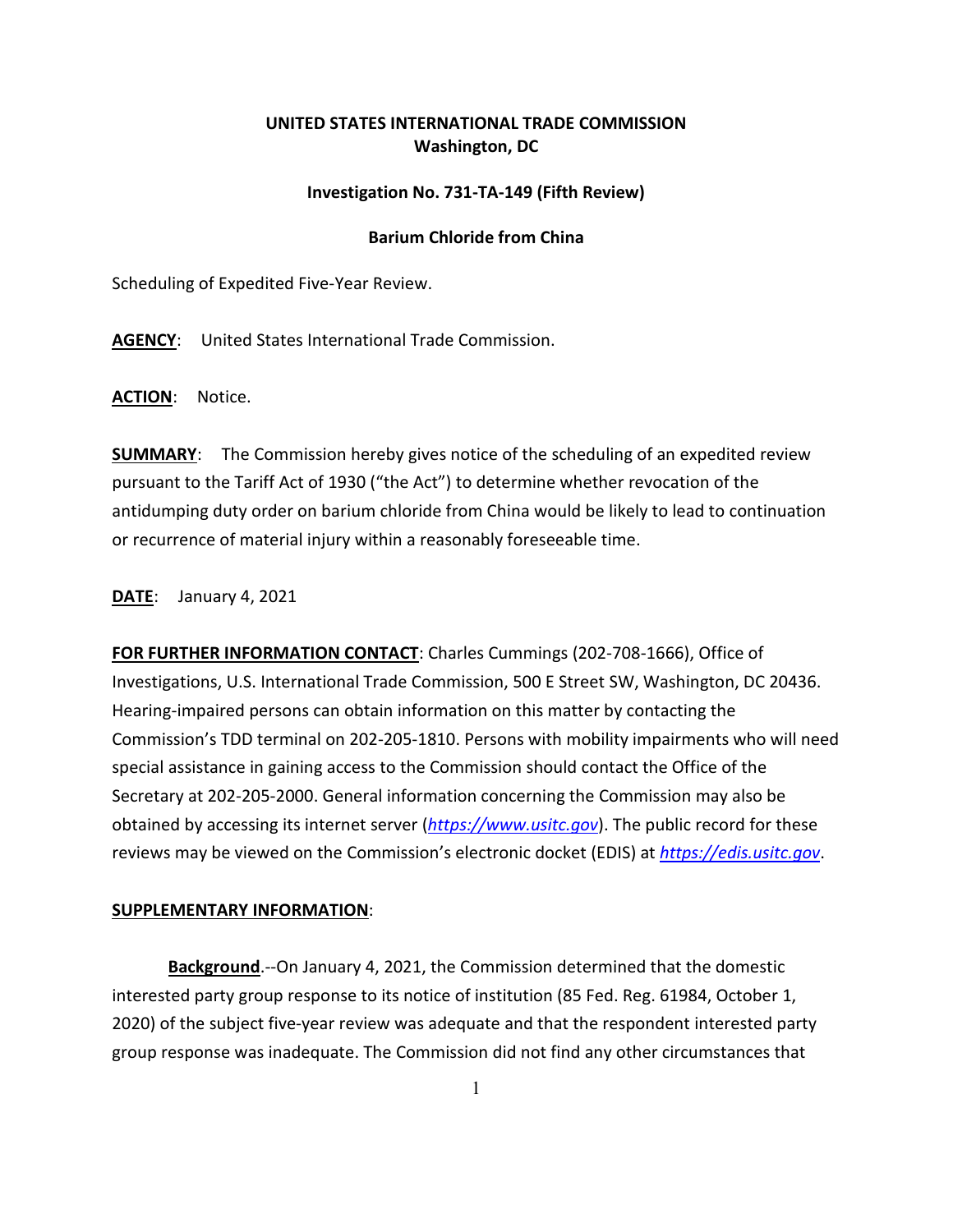would warrant conducting a full review.<sup>[1](#page-1-0)</sup> Accordingly, the Commission determined that it would conduct an expedited review pursuant to section 751(c)(3) of the Tariff Act of 1930 (19 U.S.C. 1675(c)(3)).

For further information concerning the conduct of this review and rules of general application, consult the Commission's Rules of Practice and Procedure, part 201, subparts A and B (19 CFR part 201), and part 207, subparts A, D, E, and F (19 CFR part 207).

Please note the Secretary's Office will accept only electronic filings at this time. Filings must be made through the Commission's Electronic Document Information System (EDIS, [https://edis.usitc.gov\)](https://edis.usitc.gov/). No in-person paper-based filings or paper copies of any electronic filings will be accepted until further notice.

**Staff report**.--A staff report containing information concerning the subject matter of the review will be placed in the nonpublic record on May 4, 2021, and made available to persons on the Administrative Protective Order service list for this review. A public version will be issued thereafter, pursuant to section 207.62(d)(4) of the Commission's rules.

**Written submissions**.--As provided in section 207.62(d) of the Commission's rules, interested parties that are parties to the review and that have provided individually adequate responses to the notice of institution, $2$  and any party other than an interested party to the review may file written comments with the Secretary on what determination the Commission should reach in the review. Comments are due on or before May 7, 2021 and may not contain new factual information. Any person that is neither a party to the five-year review nor an interested party may submit a brief written statement (which shall not contain any new factual information) pertinent to the reviews by May 7, 2021. However, should the Department of Commerce ("Commerce") extend the time limit for its completion of the final results of its review, the deadline for comments (which may not contain new factual information) on Commerce's final results is three business days after the issuance of Commerce's results. If comments contain business proprietary information (BPI), they must conform with the requirements of sections 201.6, 207.3, and 207.7 of the Commission's rules. The Commission's

<span id="page-1-0"></span> $1$  A record of the Commissioners' votes is available from the Office of the Secretary and at the Commission's website.

<span id="page-1-1"></span> $2$  The Commission has found the response to its notice of institution filed on behalf of Chemical Products Corporation, the sole domestic producer of barium chloride, to be individually adequate. Comments from other interested parties will not be accepted (*see* 19 CFR 207.62(d)(2)).